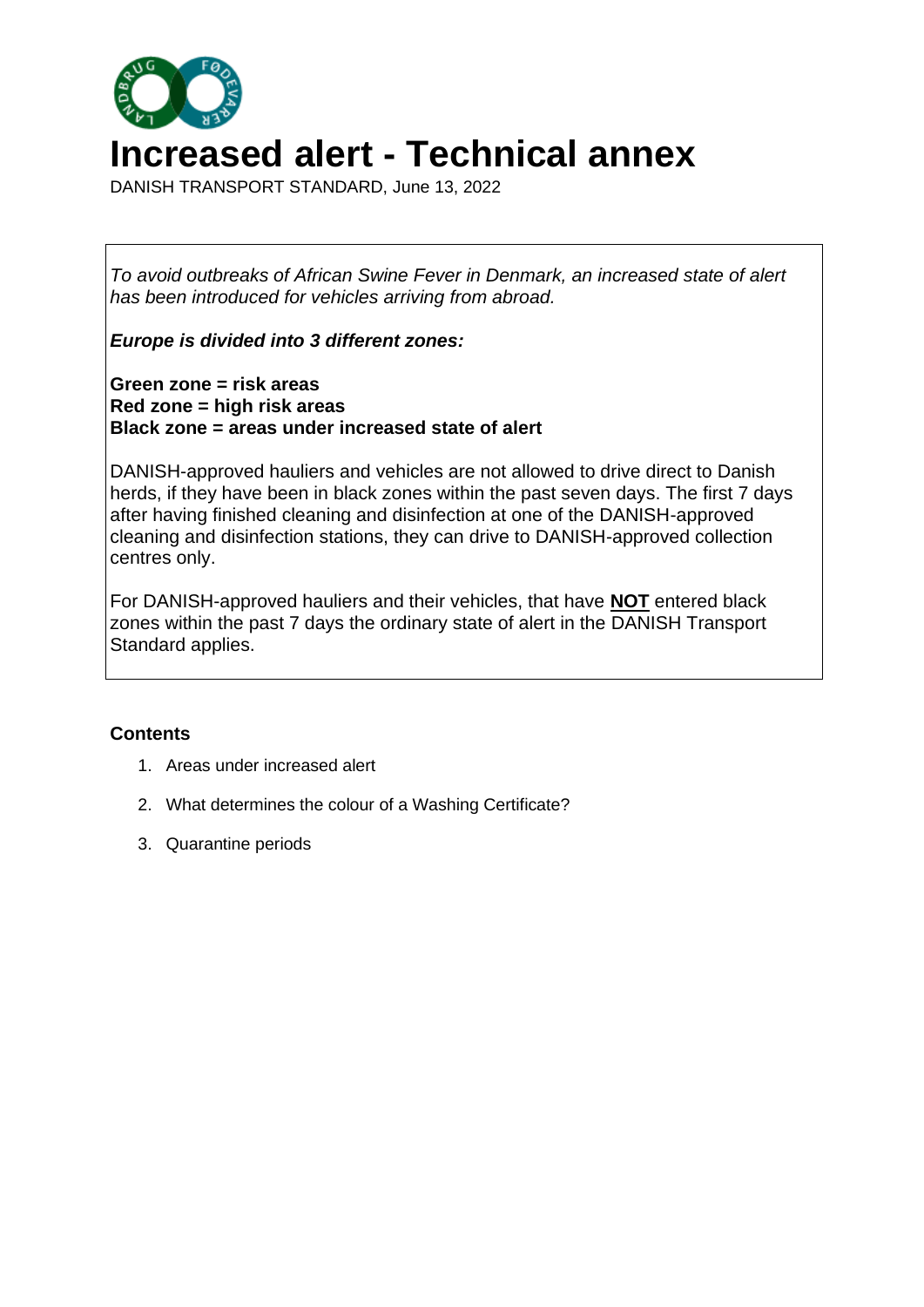

## **1. Areas under increased alert**

Below the affected areas are shown in tabular form. These will be changed in case of new outbreaks.

The different colour zones are shown in this map ([dts.svineproduktion.dk](https://svineproduktion.dk/viden/paa-kontoret/love-_regler-og-standarder/transportstandard#afrikansk-svinepest-aktuel-status-og-oversigt-over-risikoomraader)):

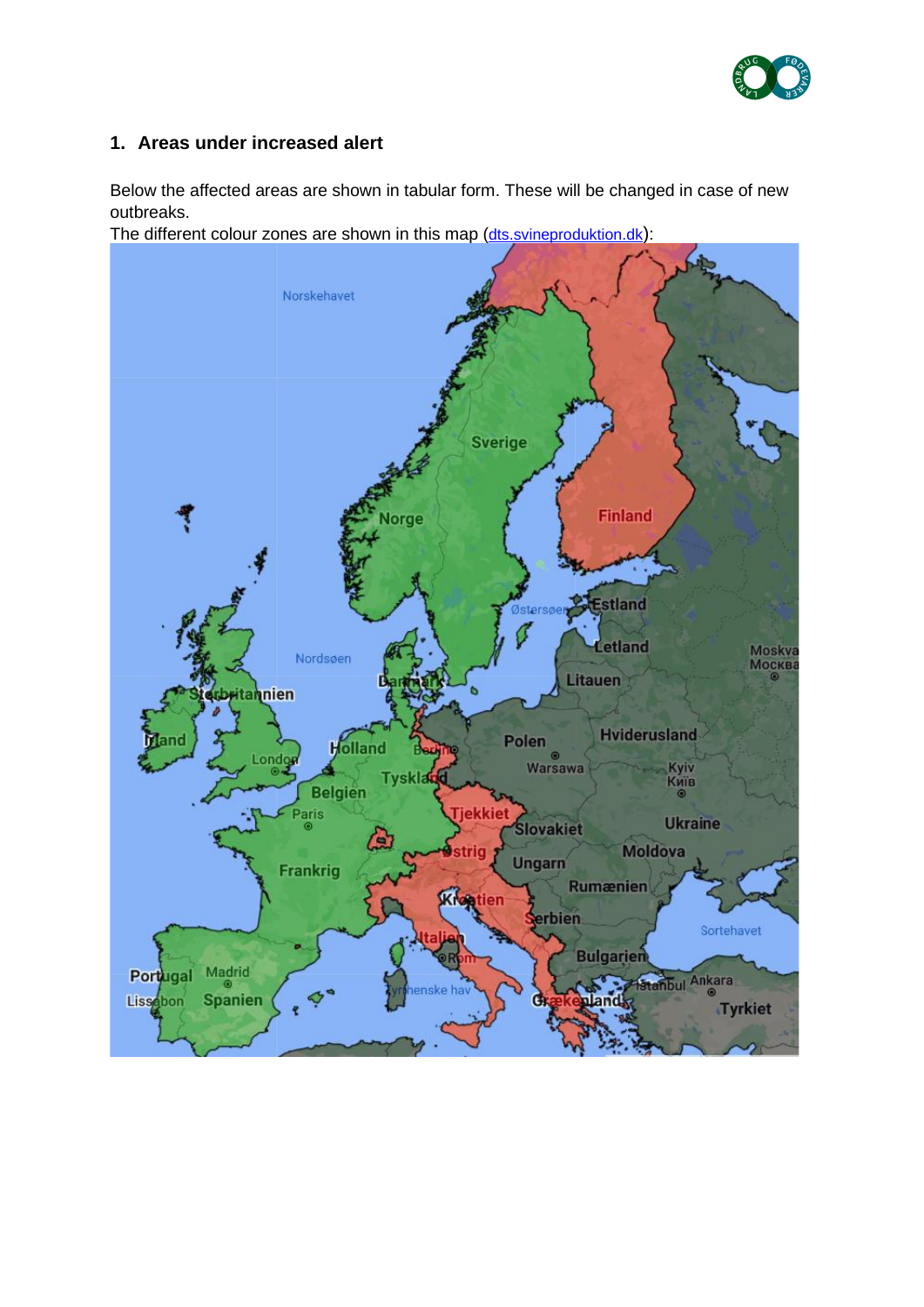

## **Countries without zone division:**

Countries without zone division comprise countries with one zone colour only.

| Green zone                    | <b>Red zone</b>       | <b>Black zone</b> |  |
|-------------------------------|-----------------------|-------------------|--|
| Spain                         | Austria               | Russia            |  |
| Portugal                      | Croatia               | Estonia           |  |
| U.K.                          | Slovenia              | Latvia            |  |
| Ireland<br>Bosnia-Herzegovina |                       | Lithuania         |  |
| Sweden                        | Montenegro            | Kaliningrad       |  |
| Denmark                       | Kosovo                | <b>Belarus</b>    |  |
| Switzerland                   | Albania               | Ukraine           |  |
| Holland                       | Finland               | Moldova           |  |
| Belgium                       | <b>Czech Republic</b> | Slovakia          |  |
| Luxembourg                    |                       | Romania           |  |
|                               |                       | Hungary           |  |
|                               |                       | Serbia            |  |
|                               |                       | <b>Bulgaria</b>   |  |
|                               |                       | Macedonia         |  |
|                               |                       | Poland            |  |

## **Countries with zone division:**

Countries with zone division comprise countries divided into two or three zone colours. Green zones in divided countries are not included in the tables below.

#### **Norway**

| Green zones | <b>Red zones</b> |  |
|-------------|------------------|--|
|             | Troms            |  |
|             | Finnmark         |  |

#### **France**

| Green zones | <b>Red zones</b>             |  |
|-------------|------------------------------|--|
|             | Haut-Rhin, Arrondissement de |  |
|             | <b>Thann-Guebwiller</b>      |  |
|             | Haut-Rhin, Arrondissement de |  |
|             | Colmar-Ribeauvillé           |  |
|             | Bas-Rhin, Arrondissement de  |  |
|             | Strasbourg                   |  |
|             | Bas-Rhin, Arrondissement de  |  |
|             | Sélestat-Erstein             |  |
|             | Bas-Rhin, Arrondissement de  |  |
|             | Molsheim                     |  |

**Italy**

| <b>Red zones</b>      | <b>Black zones</b> |
|-----------------------|--------------------|
| Aosta Valley          | Sardinia           |
| Apulia                |                    |
| <b>Basilicata</b>     |                    |
| Calabria              |                    |
| Campania              |                    |
| Friuli-Venezia Giulia |                    |
| Torino                |                    |
| Molise                |                    |
| Sicily                |                    |
| Trentino-Alto Adige   |                    |
| Tuscany               |                    |
| Veneto                |                    |

| Greece                |                    |  |  |
|-----------------------|--------------------|--|--|
| <b>Red zones</b>      | <b>Black zones</b> |  |  |
| Attica                | Central Macedonia  |  |  |
| <b>Central Greece</b> | East Macedonia and |  |  |
|                       | Thrace             |  |  |
| Crete                 | West Macedonia     |  |  |
| Epirus                |                    |  |  |
| Ionian Islands        |                    |  |  |
| North Aegean          |                    |  |  |
| Peloponnese           |                    |  |  |
| South Aegean          |                    |  |  |

# **Italy, provinces with black as well as red zones:**

| (see dts.svineproduktion.dk for an updated map) |           |  |
|-------------------------------------------------|-----------|--|
| Abruzzo                                         | Lombardy  |  |
| Emilia-Romagna                                  | Marche    |  |
| Lazio                                           | Piedmonte |  |
| Liguria                                         | Umbria    |  |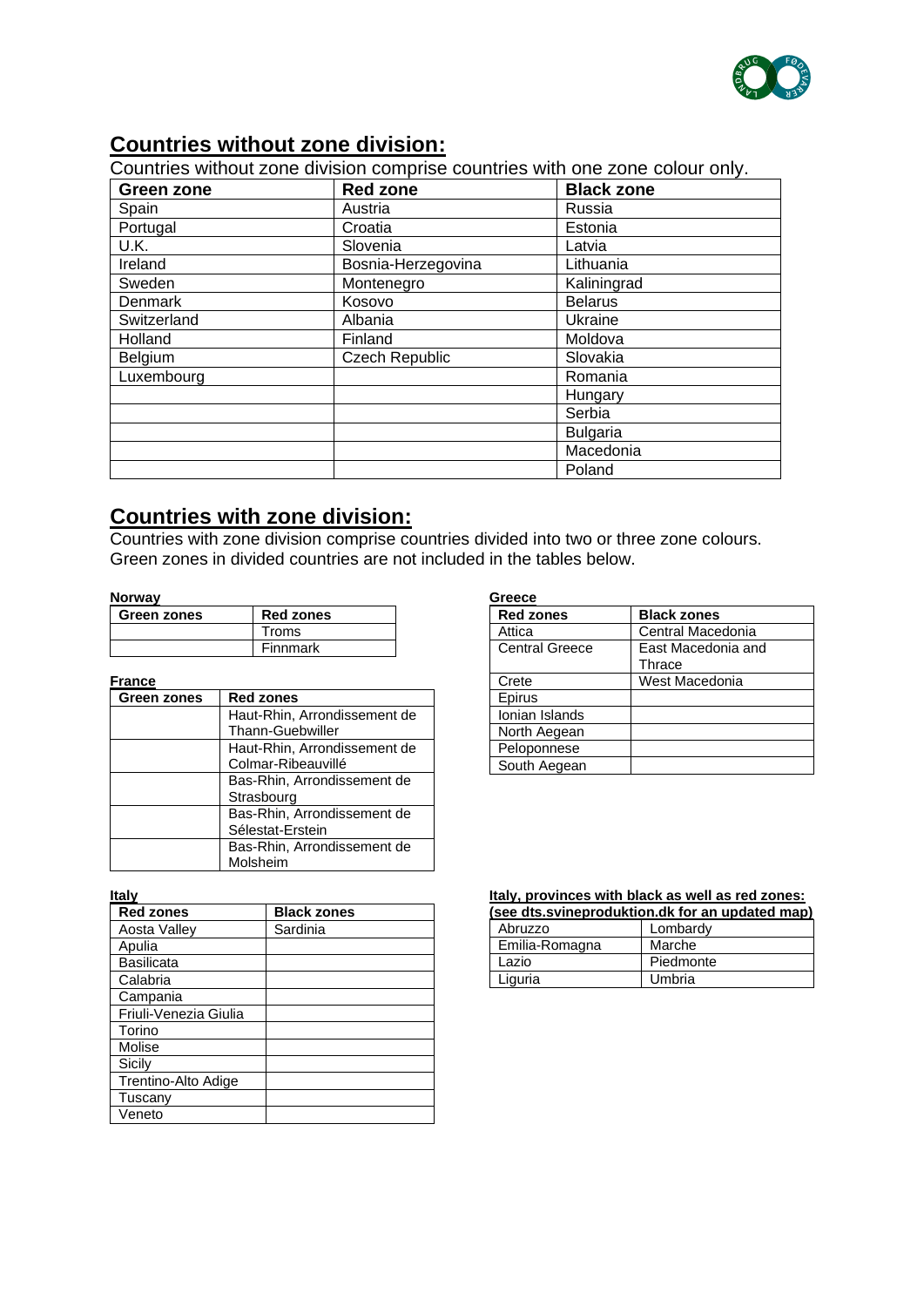

|                | Germany                                      |                                 |                        |  |  |
|----------------|----------------------------------------------|---------------------------------|------------------------|--|--|
| Green<br>zones | <b>Red zones</b>                             | <b>Black zones</b>              |                        |  |  |
|                | <b>Landkreis</b>                             | Landkreis                       | <b>Bundesländer</b>    |  |  |
|                |                                              | Berlin, Stadt                   | <b>Berlin</b>          |  |  |
|                | Kreisfreie Stadt Potsdam                     | Landkreis Elbe-Elster           | Brandenburg            |  |  |
|                | Landkreis Potsdam-Mittelmark                 | Landkreis Oberspreewald-Lausitz | Brandenburg            |  |  |
|                | Kreisfreie Stadt Brandenburg an der<br>Havel | Frankfurt (Oder)                | Brandenburg            |  |  |
|                | Landkreis Elbe-Elster                        | Kreisfreie Stadt Cottbus        | Brandenburg            |  |  |
|                | Landkreis Havelland                          | Landkreis Dahme-Spreewald       | Brandenburg            |  |  |
|                |                                              | Landkreis Märkisch-Oderland     | Brandenburg            |  |  |
|                | Landkreis Oberspreewald-Lausitz              | Landkreis Oder-Spree            | Brandenburg            |  |  |
|                |                                              | Landkreis Spree-Neiße           | Brandenburg            |  |  |
|                |                                              | Landkreis Uckermark             | Brandenburg            |  |  |
|                | Landkreis Teltow-Fläming                     | Landkreis Barnim                | Brandenburg            |  |  |
|                |                                              | Landkreis Prignitz              | Brandenburg            |  |  |
|                |                                              | Landkreis Oberhavel             | Brandenburg            |  |  |
|                |                                              | Landkreis Ostprignitz-Ruppin    | Brandenburg            |  |  |
|                |                                              | Mecklenburgische Seenplatte     | Mecklenburg-Vorpommern |  |  |
|                |                                              | Vorpommern-Greifswald           | Mecklenburg-Vorpommern |  |  |
|                |                                              | Vorpommern-Rügen                | Mecklenburg-Vorpommern |  |  |
|                |                                              | Kreisfreie Stadt Rostock        | Mecklenburg-Vorpommern |  |  |
|                |                                              | Landkreis Rostock               | Mecklenburg-Vorpommern |  |  |
|                |                                              | Mecklenburgische Seenplatte     | Mecklenburg-Vorpommern |  |  |
|                |                                              | Nordwestmecklenburg             | Mecklenburg-Vorpommern |  |  |
|                |                                              | Ludwigslust-Parchim             | Mecklenburg-Vorpommern |  |  |
|                |                                              | Kreisfreie Stadt Schwerin       | Mecklenburg-Vorpommern |  |  |
|                | Zwickau                                      | Landkreis Meißen                | Saxony                 |  |  |
|                | Landkreis Meißen                             | Kreisfreie Stadt Dresden        | Saxony                 |  |  |
|                | Kreisfreie Stadt Chemnitz                    | Landkreis Bautzen               | Saxony                 |  |  |
|                | Kreisfreie Stadt Dresden                     | Landkreis Sächsische Schweiz    | Saxony                 |  |  |
|                | Landkreis Bautzen                            | Landkreis Görlitz               | Saxony                 |  |  |
|                | Erzgebirgskreis                              | Landkreis Mittelsachsen         | Saxony                 |  |  |
|                | Landkreis Sächsische Schweiz                 | Landkreis Leipzig               | Saxony                 |  |  |
|                | Vogtlandkreis                                | Kreisfreie Stadt Leipzig        | Saxony                 |  |  |
|                |                                              | Landkreis Nordsachsen           | Saxony                 |  |  |
|                | Landkreis Wittenberg                         | Altmarkkreis Salzwedel          | Saxony-Anhalt          |  |  |
|                | Anhalt-Bitterfeld                            | Landkreis Stendal               | Saxony-Anhalt          |  |  |
|                | Dessau-Roßlau                                |                                 | Saxony-Anhalt          |  |  |
|                | Saalekreis                                   |                                 | Saxony-Anhalt          |  |  |
|                | Kreisfreie Stadt Halle                       |                                 | Saxony-Anhalt          |  |  |
|                | Burgenlandkreis                              |                                 | Saxony-Anhalt          |  |  |
|                | Landkreis Lüchow-Dannenberg                  |                                 | Lower Saxony           |  |  |
|                | Landkreis Lüneburg                           |                                 | Lower Saxony           |  |  |
|                | Kreis Herzogtum Lauenburg                    |                                 | Schleswig-Holstein     |  |  |
|                | Kreisfreie Stadt Lübeck                      |                                 | Schleswig-Holstein     |  |  |
|                | Kreis Ostholstein                            |                                 | Schleswig-Holstein     |  |  |
|                |                                              | Emmendinge                      | Baden-Wüttemburg       |  |  |
|                | Ortenau                                      |                                 | Baden-Wüttemburg       |  |  |
|                | Rottweil                                     |                                 | Baden-Wüttemburg       |  |  |
|                | Schwarzwald-Baar                             |                                 | Baden-Wüttemburg       |  |  |
|                | Breisgau-Hochschwarzwald                     |                                 | Baden-Wüttemburg       |  |  |
|                | Freiburg                                     |                                 | Baden-Wüttemburg       |  |  |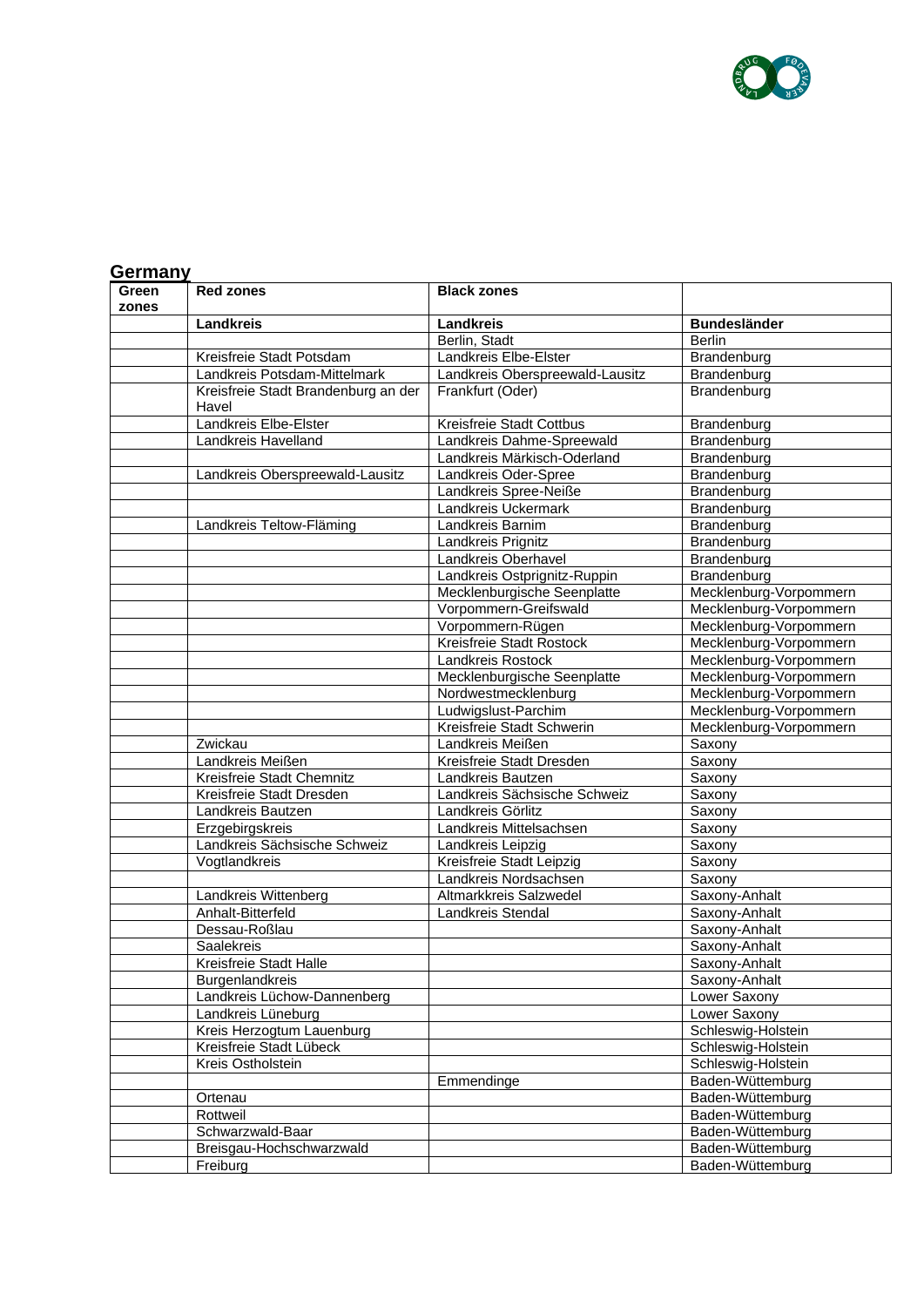

## **2. What determines the colour of a Washing Certificates?**

All animal transports, which have been in areas under increased alert (black zones) within the past 7 days, will get a **black certificate** after cleaning and disinfection at a DANISHapproved cleaning and disinfecting station.

A total description of the four types of Washing Certificates which can be issued:

A **Black** Washing certificate is issued, if

- a vehicle within the past 7 days before cleaning and disinfection has been in a "black zone"
- "blanks" appear in the GPS-data.
- the vehicle never sent any GPS-data.

**The Green** Washing certificate is issued, when GPS-data in the DANISH-Database evidence the vehicle has been in a green zone **ONLY** within the past 7 days.

**The Yellow** Washing certificate is issued, when GPS-data in the DANISH-database evidence that a vehicle has been soap washed within the past 4 hours. Besides GPS-data must evidence the vehicle has been in red and green zones **ONLY** within the past 7 days. The Read Washing certificate is issued, when GPS-data in the DANISH-data evidence that a vehicle has been in red and green zones **ONLY** within the past 7 days.

The Read Washing certificate is as well issued to SPF-approved vehicles subsequently to a safety wash from a black certificate. This red certificate cannot be changed to a yellow certificate.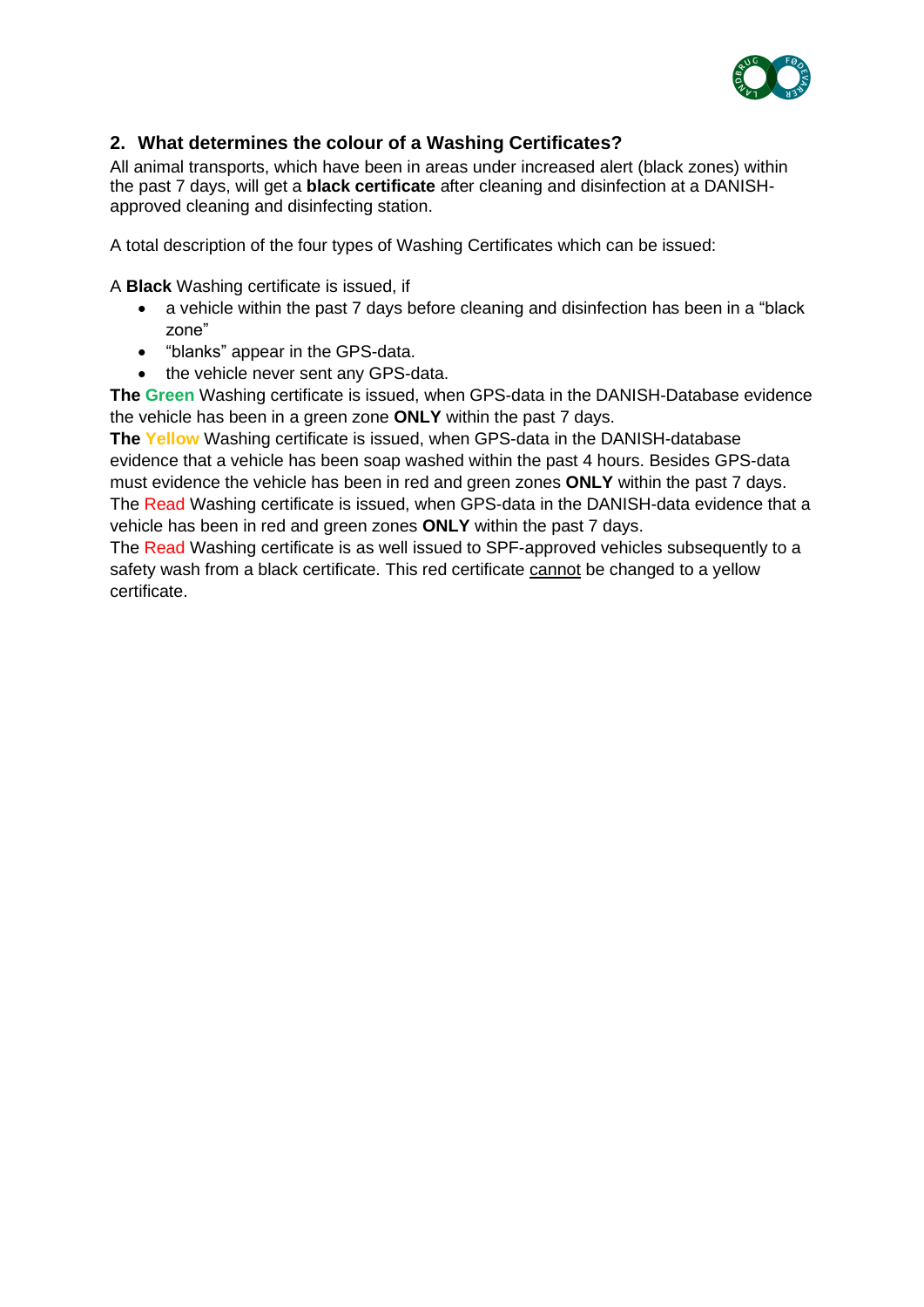

| <b>ENGLISH</b>                                                                                                                             | <b>BLACK</b>                                     | <b>RED</b>                                       | <b>YELLOW</b>                                    | <b>GREEN</b>                                     |
|--------------------------------------------------------------------------------------------------------------------------------------------|--------------------------------------------------|--------------------------------------------------|--------------------------------------------------|--------------------------------------------------|
| <b>Domestic transport</b><br><b>Transport of livestock</b><br>between Danish herds                                                         | <b>Allowed after</b><br><b>7 days</b>            | <b>Allowed after</b><br><b>48 hours</b>          | <b>Allowed after</b><br><b>48 hours</b>          | <b>Allowed after</b><br>48 hours                 |
| <b>Domestic transport</b><br>to collection station<br>Transport of livestock<br>from a Danish herd to<br>an approved collection<br>station | <b>Allowed after</b><br><b>7 days</b>            | <b>Allowed after</b><br><b>48 hours</b>          | <b>Allowed after</b><br><b>48 hours</b>          | <b>Allowed after</b><br>wash and<br>disinfection |
| <b>Direct export</b><br><b>Transport of livestock</b><br>from a Danish herd for<br>export                                                  | <b>Allowed after</b><br><b>7 days</b>            | <b>Allowed after</b><br><b>48 hours</b>          | <b>Allowed after</b><br>12 hours                 | <b>Allowed after</b><br>wash and<br>disinfection |
| <b>Export from</b><br>collection station<br>Transport of livestock<br>from an approved<br>collection station for<br>export                 | <b>Allowed after</b><br>wash and<br>disinfection | <b>Allowed after</b><br>wash and<br>disinfection | <b>Allowed after</b><br>wash and<br>disinfection | <b>Allowed after</b><br>wash and<br>disinfection |

## **3. Quarantines**

When moving animals between Danish herds a minimum of 48 hours of quarantine even at green and yellow certificates must be respected. During a period of increased alert there are three different standard Quarantines related to direct exports from DANISH-approved herds (collection centres excluded):

- 7 days --> (black Washing certificate)
- 48 hours --> (red Washing certificate)
- 12 hours --> (yellow Washing certificate)

### **Dynamic Quarantines**

If a new Quarantine is obtained within an already imposed Quarantine, the total Quarantine will change and adapt to the new Quarantine, in case the new one is longer than the previous.

**Case** Day 1 A vehicle has been in East-Poland (black zone). Day 3 The vehicle is washed and disinfected in Denmark.